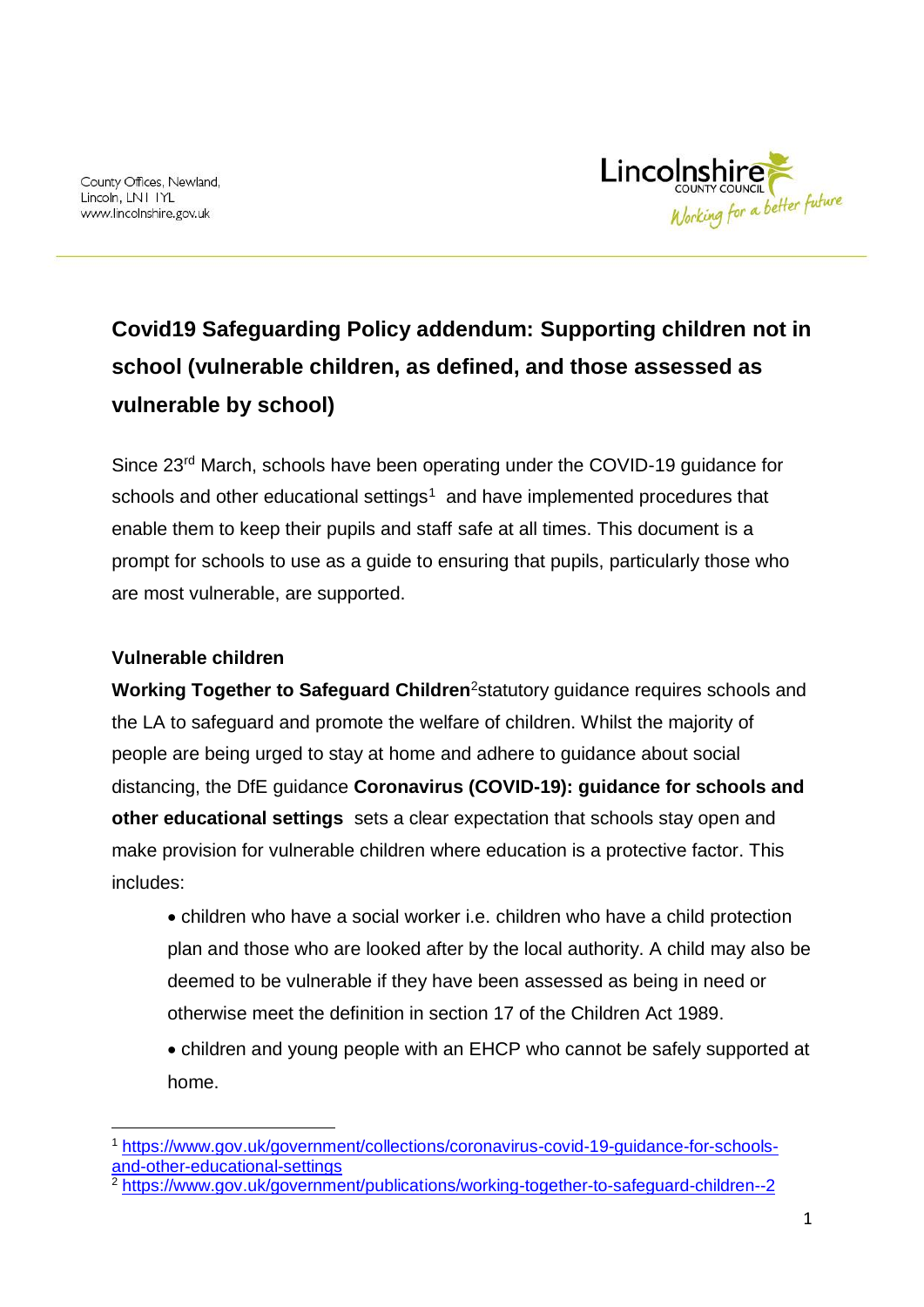## **Children assessed as vulnerable by school**

In addition to the children and young people identified as vulnerable in the recent government guidance<sup>3</sup>, the school will identify children on the edge of social care or who normally receive pastoral-type support in school through regular assessment, to ensure their safety and wellbeing.

### **Vulnerable children not in school**

Whilst a number of vulnerable children will attend school regularly, there may be some who do not. It is the role of the school to make day to day decisions based on the vulnerability of a child and it remains the Local Authority Children's Services responsibility to assess and respond to the safeguarding concerns raised by the school, whether or not they are within the identified vulnerable categories. Therefore, given the current circumstances, it is more important than ever for school and Children's Services to work collectively to ensure the safety of our children and to facilitate joint working so appropriate support and interventions are provided.

#### **Communication**

-

In order to respond efficiently and timely to the needs of vulnerable children, communication is vital.

**Communication with parents/carers** – the school will ensure that up to date contact details for parents and other identified responsible adults are kept.Those responsible for safeguarding and home contact should establish best times to call with the parents and a process for follow up if no response is forthcoming. For any child who has another key worker involved e.g. social worker, the school will endeavour to

<sup>3</sup> [https://www.gov.uk/government/publications/coronavirus-covid-19-guidance-on](https://www.gov.uk/government/publications/coronavirus-covid-19-guidance-on-vulnerable-children-and-young-people/coronavirus-covid-19-guidance-on-vulnerable-children-and-young-people)[vulnerable-children-and-young-people/coronavirus-covid-19-guidance-on-vulnerable](https://www.gov.uk/government/publications/coronavirus-covid-19-guidance-on-vulnerable-children-and-young-people/coronavirus-covid-19-guidance-on-vulnerable-children-and-young-people)[children-and-young-people](https://www.gov.uk/government/publications/coronavirus-covid-19-guidance-on-vulnerable-children-and-young-people/coronavirus-covid-19-guidance-on-vulnerable-children-and-young-people)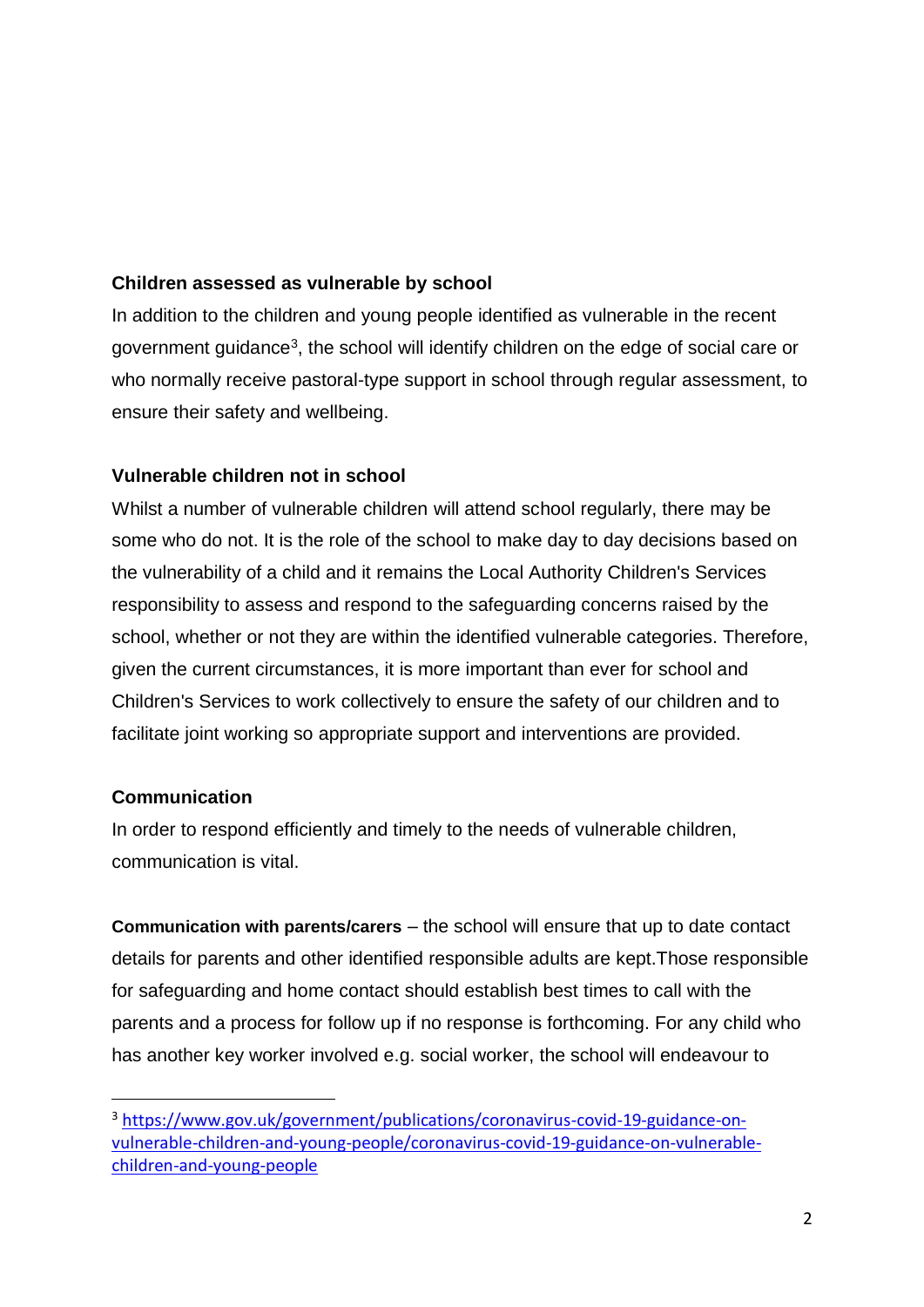coordinate contact with the home and establish who is calling, when and the purpose of the call, to reduce undue duplication of contact to parents/carers.

**Parents/carers communication with schools** – the school will provide parents/carers with contact details for staff who they can talk to about any concerns and update this regularly to reflect staffing variations. If school have a manned office, this may simply be a school number, however if this is not the case, schools will consider how parents can inform them of changing circumstances or how to ask for advice. If schools are running fixed hours opening, this will be communicated to parents and school will consider how key messages can be received outside these hours. For families who do not have access to technology, the school will ensure this information reaches them, particularly if they are vulnerable. The same applies to families who do not speak English or are illiterate. If the school needs to communicate with a family in another language, staff will be able to contact [EMTET@lincolnshire.gov.uk](mailto:EMTET@lincolnshire.gov.uk) who may be able to help with access to a bilingual speaker and can also support communication with Traveller families.

**Schools communication with social worker/Early Help and SEND worker** – Efficient contact with a child's social worker or SEND worker is key to supporting pupils and families. Where a child does not have a social worker and the child is potentially vulnerable i.e. currently in TAC or the school are considering an EHA, the school can continue to contact the Early Help consultant who will support them to risk assess the current vulnerability of the child.

If the school is unable to contact the child's allocated social worker/case worker, the following generic email addresses should be used:

To notify SEND of a change in circumstances for a child with an EHCP, contact:

[LWL\\_SendLocality@lincolnshire.gov.uk](mailto:LWL_SendLocality@lincolnshire.gov.uk) (Lincoln/West Lindsey)

[NKSK\\_SendLocality@lincolnshire.gov.uk](mailto:NKSK_SendLocality@lincolnshire.gov.uk) (North Kesteven/South Kesteven)

[EAL\\_SendLocality@lincolnshire.gov.uk](mailto:EAL_SendLocality@lincolnshire.gov.uk) (East Lindsey)

[BSH\\_SendLocality@lincolnshire.gov.uk](mailto:BSH_SendLocality@lincolnshire.gov.uk) ((Boston South Holland)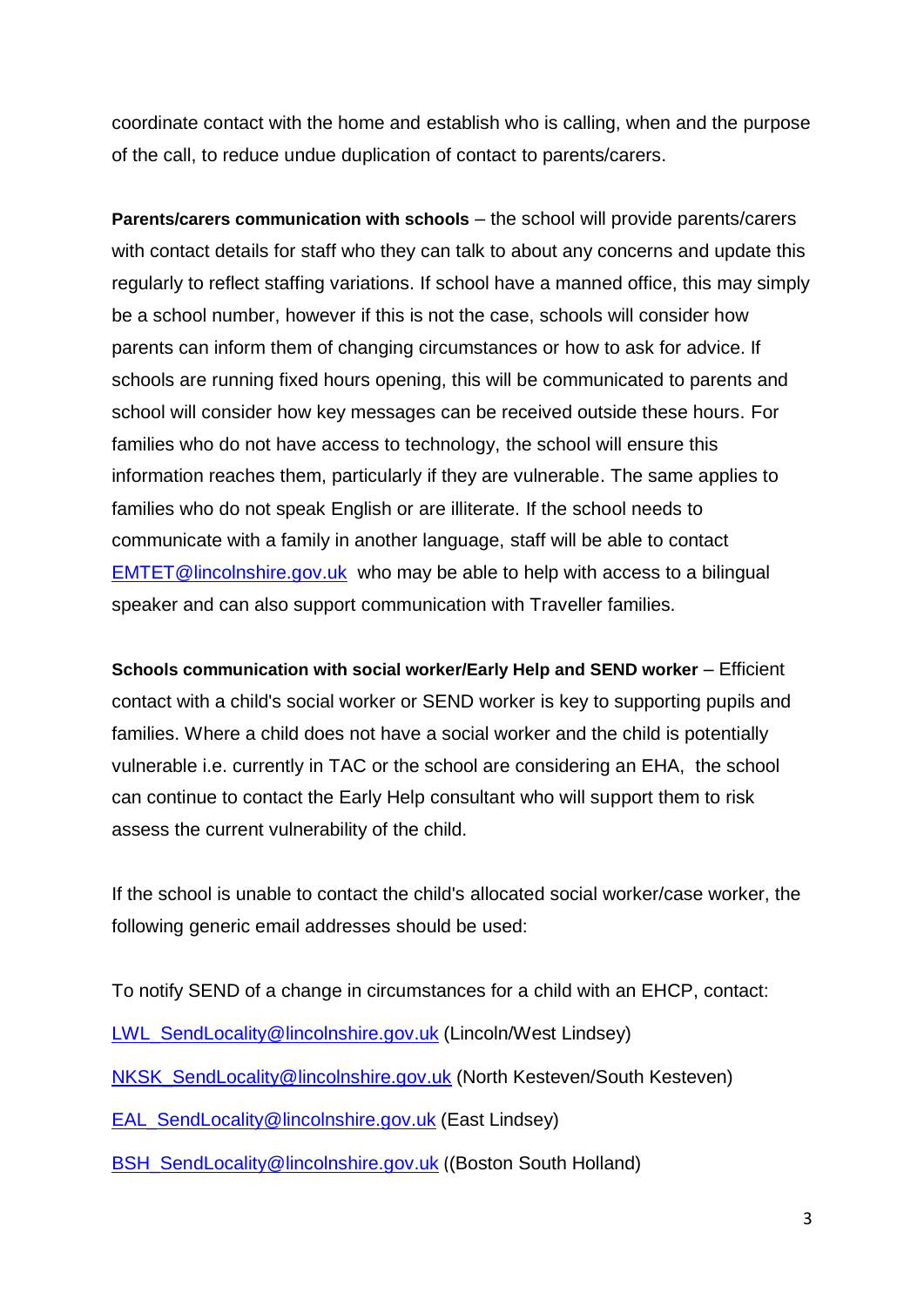To communicate with social work (FAST) team when child's allocated social worker is not available and for cases open to Early Help, contact:

**East Lindsey North FAST** and **Cases open to Early Help in the Louth/Mablethorpe area** [BS\\_Keilyhouse@lincolnshire.gov.uk](mailto:BS_Keilyhouse@lincolnshire.gov.uk) 01522 554444

**East Lindsey South FAST** and **Cases open to Early Help in the Horncastle/Skegness area**  01522 554621 [BS\\_Horncastle@Lincolnshire.gov.uk](mailto:BS_Horncastle@Lincolnshire.gov.uk)

**Boston FAST** and **Cases open to Early Help in the Boston area**  [Child\\_BS\\_Boston@lincolnshire.gov.uk](mailto:Child_BS_Boston@lincolnshire.gov.uk)

**South Holland FAST** and **Cases open to Early Help in the Spalding area** Child BS Spalding@lincolnshire.gov.uk

**West Lindsey FAST team** and **Cases open to Early Help in the Gainsborough**  [Child\\_BS\\_Gainsborough@lincolnshire.gov.uk](mailto:Child_BS_Gainsborough@lincolnshire.gov.uk)

**Lincoln FAST team** and **Cases open to Early Help in Lincoln area** [BS\\_FastLincoln@lincolnshire.gov.uk](mailto:BS_FastLincoln@lincolnshire.gov.uk)

**South Kesteven FAST**  01522 554362 [GAO\\_BS\\_Grantham@lincolnshire.gov.uk](mailto:GAO_BS_Grantham@lincolnshire.gov.uk)

**North Kesteven FAST** 01522 553947 [BS\\_FASTNorthKesteven@lincolnshire.gov.uk](mailto:BS_FASTNorthKesteven@lincolnshire.gov.uk)

**Cases open to Early Help in both North and South Kesteven** 01522 689991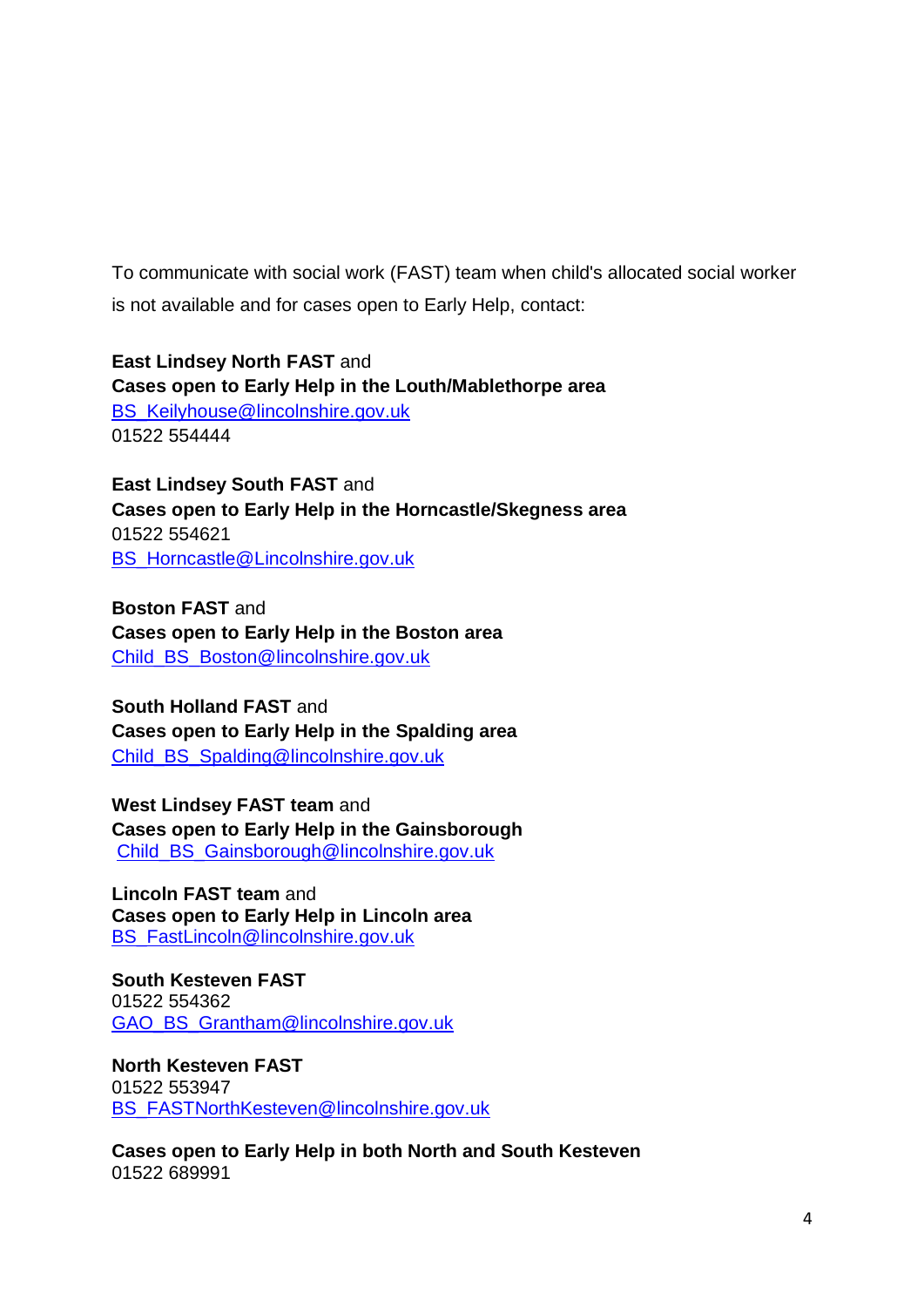#### **Making Decisions about Vulnerable Children Attending School**

Schools will conduct a risk assessment regarding the vulnerability of every child. The risk assessment process should be clear and robust. The school will determine the frequency of this assessment based on current and of any newly identified needs of a child. Children's Services have produced a proforma to help schools with this - **Lincolnshire Tool for the Assessment of Risk to Children and Young People not Attending School due to Covid-19 Pandemic.** This is attached and will be used by schools where appropriate.

The majority of the children who are not attending school will be classified as 'not currently vulnerable'. For these children the school will consider routine checks on health and wellbeing as part of their overall communication plan around the learning at home.

If a parent/carer of a vulnerable child ( as defined above ), does not want them to attend school, the social worker/ SEND caseworker and school staff should joint risk assess in consultation with the parents/carers. Where the child does not have a social worker or SEND caseworker, the risk assessment should be carried out by the Designated Safeguarding Lead together with the current Safeguarding Leader responsible for coordinating the safeguarding arrangements in the school.

The risk assessment should explore the reasons for the parent/carer not wanting the child to come to school and talk through these with them, including any anxieties they may have about the risk of contracting the virus. These anxieties may be real or perceived and whilst the school cannot provide assurance against the risk of contracting the virus, they are able to reassure them of the processes that the school take to minimalise the risk.

Each child will need to be considered individually according to the school environment, the child's needs and family circumstances. As the school has previous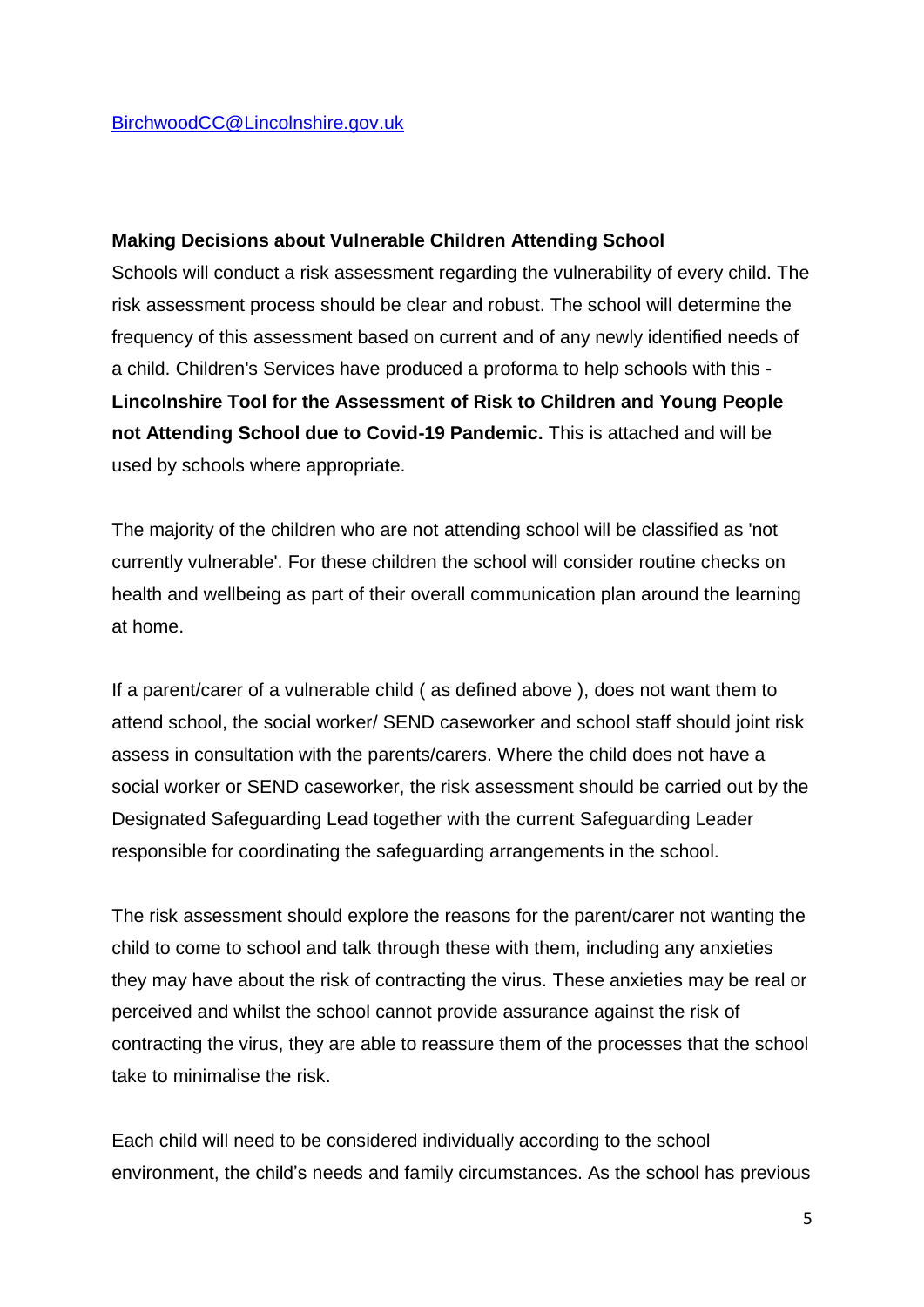knowledge of their children, they are in the best position to risk assess and this is based on the information that is available to them. They will be professionally curious but also be mindful of agency fears and therefore judgements need to be based on evidence.

The following issues should be taken into account:

- i) The potential health risks to the child from COVID-19, bearing in mind any underlying health conditions and available health advice
- ii) The ability of the child's parent or carer to ensure their health and care needs can be met safely at home
- iii) The level of vulnerability and any associated risks and whether these are likely to increase if the child was not attending school
- iv) The potential impact on the child's wellbeing as a result of any changes to the child's routine or the way in which their provision is delivered
- v) The likelihood of any increased risk to the child if some or all elements of their plan (including EHCP where appropriate) cannot be delivered; including consideration of associated risks if some or all elements of the plan cannot be delivered in the usual way or in the usual setting
- vi) The ability of the school to continue to provide the specific support the child requires, especially if key trusted staff are not available or the school delivers provision from another site
- vii) How easily the child can access another setting which has capacity to meet need

The risk assessment process must be dynamic in order to address any changes to the national advice and guidance as well as any changes associated with school capacity or home circumstances, for each child.

The risk assessment must take the form of, at least, a recorded conversation with agreed actions, ensuring that all appropriate agencies and workers are informed. For children on child protection plans, this will feed into the Covid19 risk assessment completed by the social worker.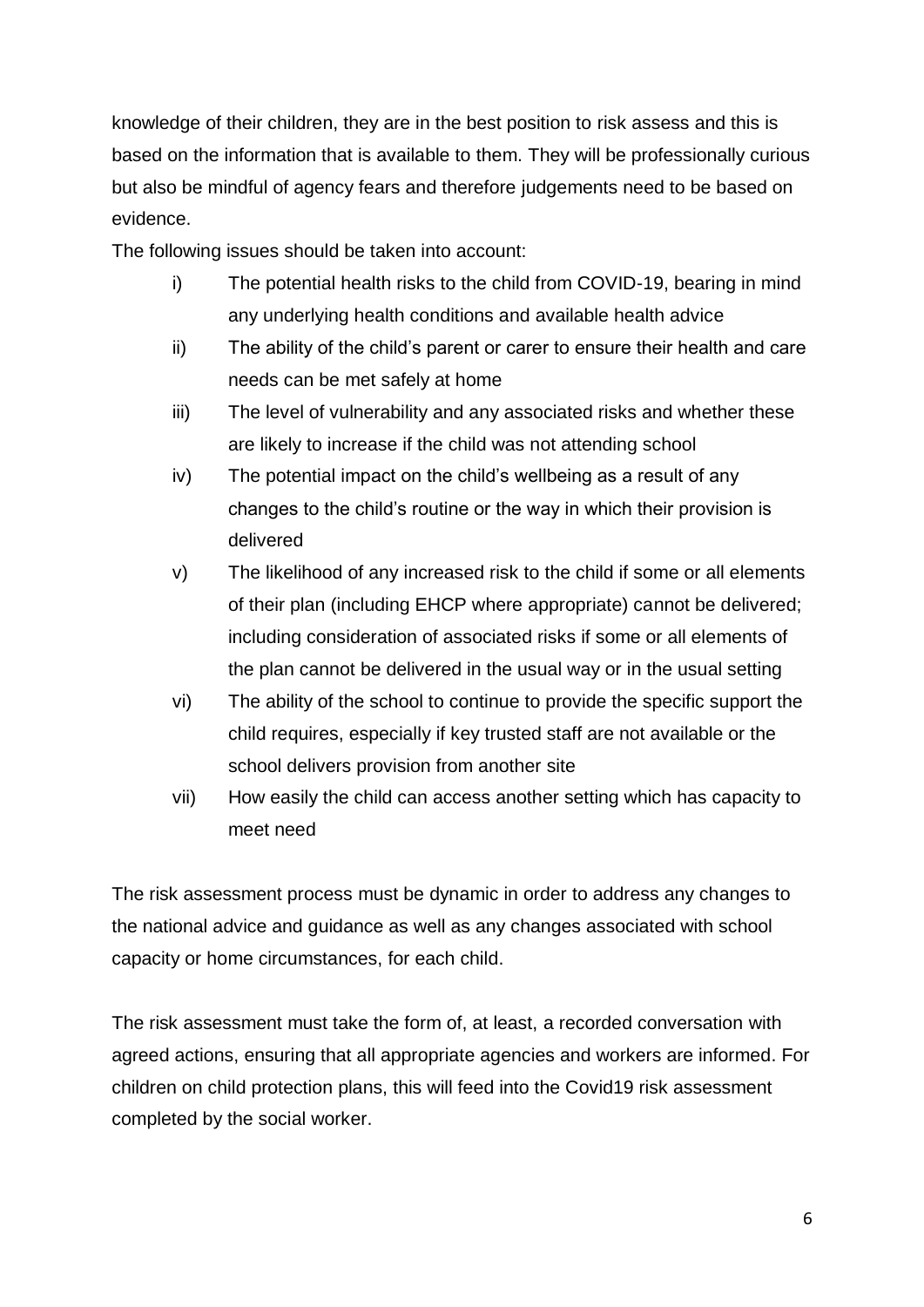The frequency and pace of review will be determined by the nature and level of identified risk for the child within the context of the changing national landscape. However, a risk assessment should be completed **at least every two weeks.**

#### **Risk Assessments**

Following risk assessments it is expected that children will fall into the following categories, and could move between these over time:

- 1) Attending school in best interests
- 2) Child is safer at home
- 3) Parental choice for child to not attend
	- I. Shielding/self isolating due to underlying health condition
	- II. Family member shielding for 12 weeks
	- III. COVID19 related illness and self isolation for 7 days
	- IV. Other illness
	- V. Family member unwell and family self isolating for 14 days
	- VI. Other appropriate reason
	- VII. No appropriate reason established

Depending on the outcome of the risk assessment for each individual child, there may be increased safeguarding concerns for children whose parents choose not to send them to school although this is considered to be in their best interests. **Over time, social isolation is likely to increase pressure on some families**. Where pre-existing concerns exist about domestic abuse, for example, some children may be at increased risk of likely significant harm as a result. For these children, schools will continue to play a critical safeguarding role.

#### **Outcome of Risk assessments**

The school leader responsible for coordinating the safeguarding in the school will have oversight of all the vulnerable pupils during this time. They will be responsible for ensuring appropriate care and welfare, through effective communication, takes place between the parents and the school that reflects the level of vulnerability of the child. This may be delegated but there should be good liaison between the delegated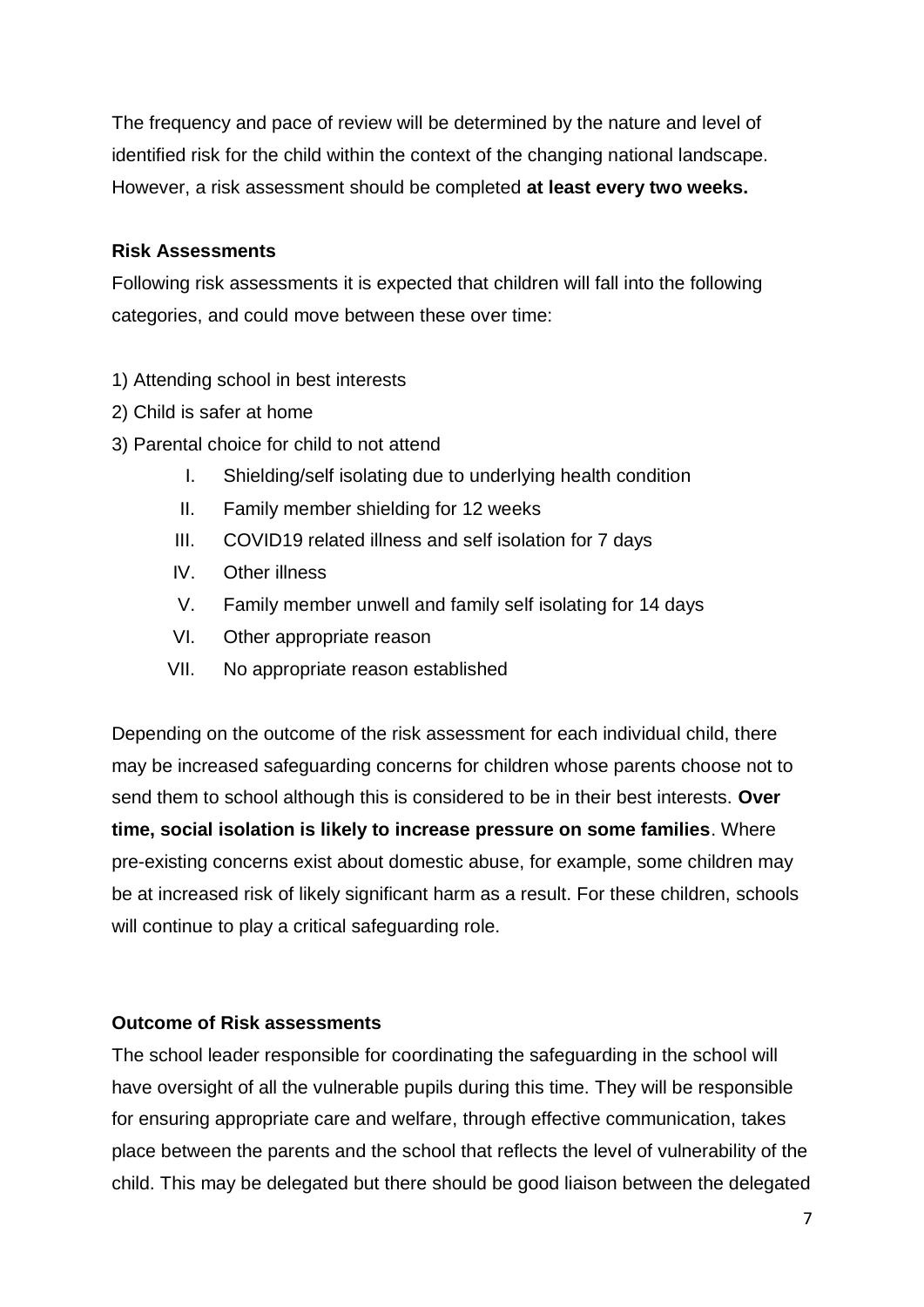role, the school leader and the DSL if they are not the same and especially if these roles change due to fluctuations in staffing.

Following the initial and continual risk assessment, the vulnerable children will be grouped depending on the level of support they require, for example,

- 1. Those who need daily monitoring
- 2. Those who need monitoring 3 times per week
- 3. Those who need weekly monitoring

The frequency of school contact may depend on the coordinated arrangements with the social worker, SEND case worker or other key professional however, **all vulnerable children must be contacted on a weekly basis as an absolute minimum.**

Your school may wish to allocate a specific member of staff to take the lead on each group or subgroups, delegated staff should be familiar with the children and be suitably trained. The delegated staff should also have access to appropriate safeguarding folders, online or otherwise and be recorded as having this access. If it is not possible for them to have access, key information must be shared and a record must be kept safely which can then be transferred to the appropriate files.

# **Recording of contact and actions**

The school will ensure that key people in school e.g. SLT, DSL and pastoral leaders, have an up to date current list of identified vulnerable pupils including those who are medically shielding. This is likely to include vulnerable learners identified by school leaders, in addition to those who have a social worker and those children and young people up to the age of 25 with education, health and care (EHC) plans.

The school will implement a system or use current systems for recording and monitoring the contact with vulnerable children and their parents. A spreadsheet, for example, would include

- 1. the names of the children
- 2. the current attendance situation (refer to points above in Risk Assessments)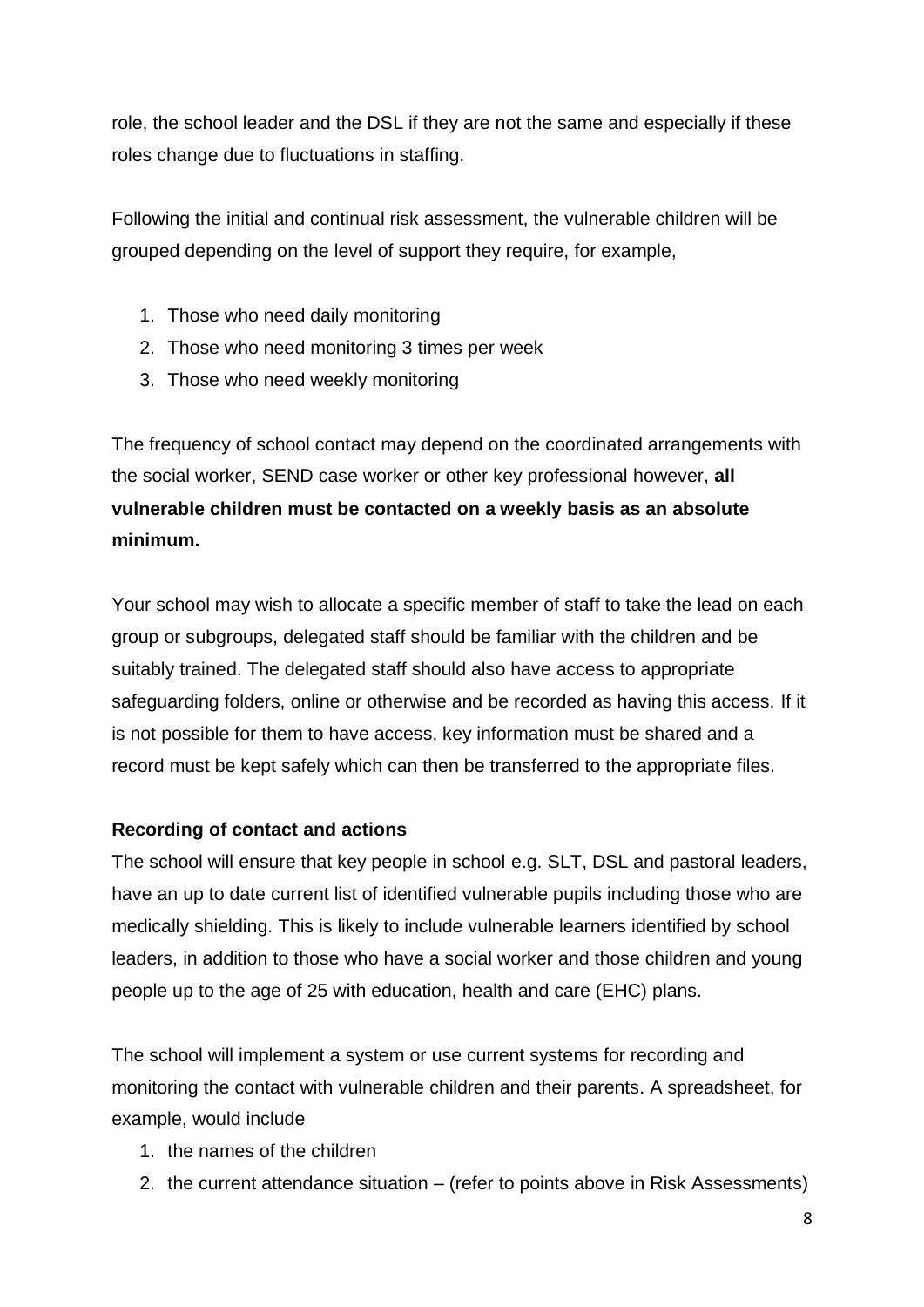- 3. the agreed level of contact (including arrangements made with social worker/SEND caseworker)
- 4. the preferable time of contact if agreed
- 5. who was spoken to, including child
- 6. the dates of contact and name of person who contacted
- 7. if contact has changed current risk assessment

This information should be kept safely but within easy access to staff that may need it. All safeguarding concerns and notes should be recorded as per normal safeguarding practice.

## **Communication plan with parents of vulnerable children**

The school will ensure that there are systems in place for a named member of staff/group of staff (school and/or Children's Social Care) to make contact with named vulnerable pupils through phone calls, video- conferencing or through email. All methods should be approved by the senior leader as safe method of communication.. If deemed necessary by Children's Social Care, some pupils will receive home visits.

Any member of staff phoning a family should use a school phone or disable caller ID if using a personal device. The school should take great care to safeguard contact details according to GDPR.

As per government guidance, home visiting should be kept to an absolute mimumum and all other means of assessing the child's safety should be attempted beforehand. If current evidence confirms that a home visit is required, then this should only take place once the school have checked the situation of the family re. COVID19 and confirmed that there are no symptoms present. The school first should check to confirm if a social worker intends to conduct a visit; if the decision remains that the school visit then it should take place with a second adult i.e. another member of staff or key professional. . The school must follow the social distancing guidelines; checkin visits can be conducted from the doorstep.